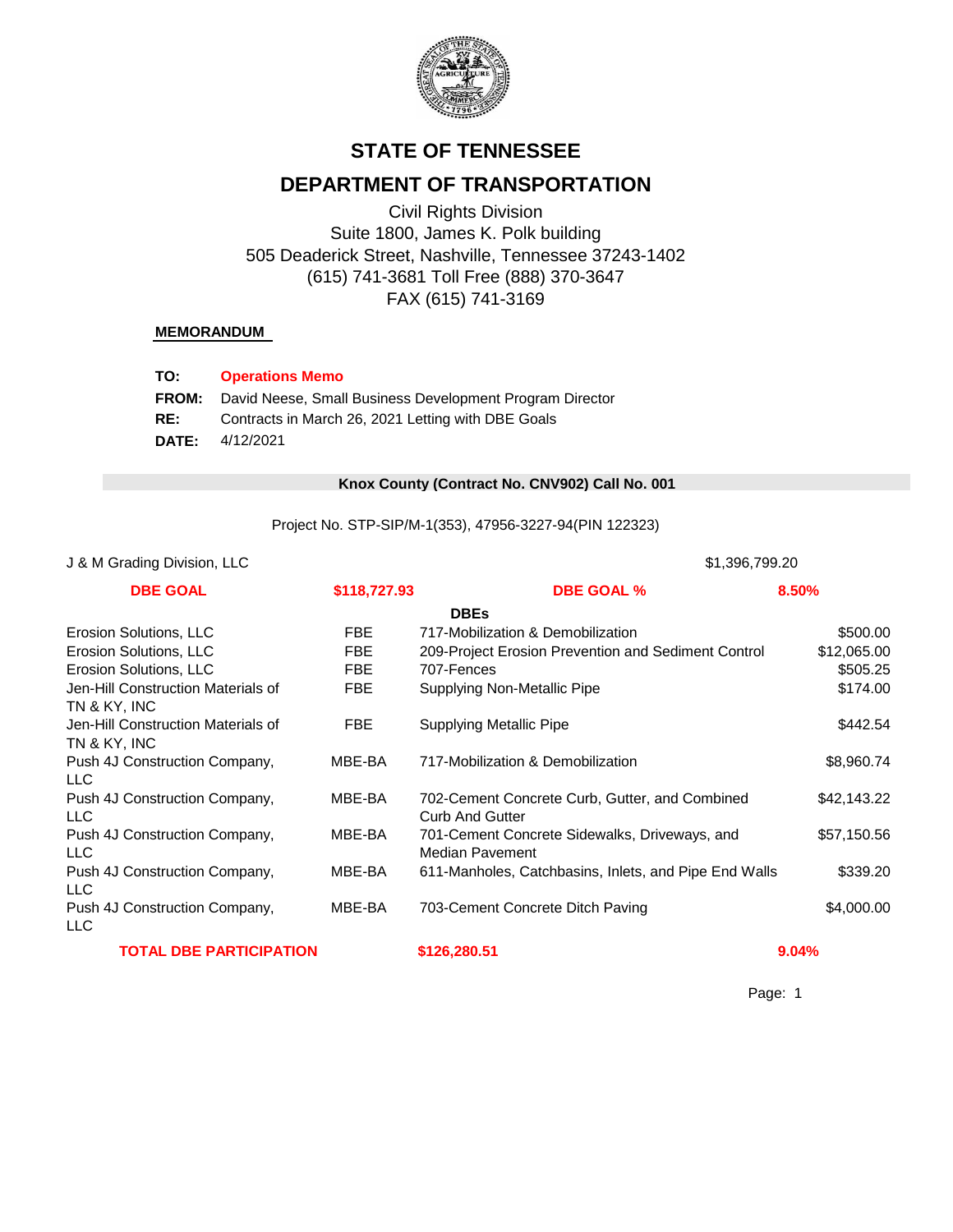#### 0 **Sevier County (Contract No. CNV903) Call No. 002**

Project No. NA, 78449-4210-04(PIN 129145), 78008-3265-94(PIN 129155), 78008-8265-14(PIN 129155), 78449-3210-94(PIN 129145), 78449-8210-14(PIN 129145)

| Charles Blalock & Sons, Inc.        |              |                                                 | \$5,454,671.69 |  |  |
|-------------------------------------|--------------|-------------------------------------------------|----------------|--|--|
| <b>DBE GOAL</b>                     | \$436,373.74 | <b>DBE GOAL %</b>                               | 8.00%          |  |  |
|                                     |              | <b>DBEs</b>                                     |                |  |  |
| Cable Trucking, Inc.                | <b>FBE</b>   | Freight (Hauling)                               | \$95,300.00    |  |  |
| Cable Trucking, Inc.                | FBE.         | Supplying Bituminous Materials (Liquid Asphalt) | \$75,763.50    |  |  |
| ELC & Company, Inc.                 | FBE          | Freight (Hauling)                               | \$128,655.00   |  |  |
| International Traffic Systems, Inc. | FBE          | 730-Traffic Signals                             | \$132,650.00   |  |  |
| Roadway Solutions, LLC              | FBE          | 705-Guardrail                                   | \$11,650.00    |  |  |
| <b>TOTAL DBE PARTICIPATION</b>      |              | \$444,018.50                                    | 8.14%          |  |  |

#### 0 **Blount County (Contract No. CNV078) Call No. 010**

Project No. STP/HSIP-333(29), 05015-3220-94(PIN 129111), 05015-8220-14(PIN 129111)

| Patty Construction Inc.        |             |                               | \$1,212,121.11 |
|--------------------------------|-------------|-------------------------------|----------------|
| <b>DBE GOAL</b>                | \$60,606.06 | <b>DBE GOAL %</b>             | 5.00%          |
|                                |             | <b>DBEs</b>                   |                |
| ELC & Company, Inc.            | FBE         | Freight (Hauling)             | \$37,620.00    |
| Pro-Mark, Inc.                 | <b>FBE</b>  | 712-Temporary Traffic Control | \$13,540.00    |
| Roadway Solutions, LLC         | <b>FBE</b>  | 705-Guardrail                 | \$10,800.00    |
| <b>TOTAL DBE PARTICIPATION</b> |             | \$61,960.00                   | 5.11%          |

#### 0 **Blount County (Contract No. CNV074) Call No. 011**

Project No. NA, 05002-4241-04(PIN 127072), 05446-8201-14(PIN 130384), 05002-3241-94(PIN 127072), 05002-8241-14(PIN 127072), 05447-3201-94(PIN 127137), 05447-8201-14(PIN 127137)

| APAC-Atlantic, Inc.            |              | \$1,986,513.69    |                   |              |
|--------------------------------|--------------|-------------------|-------------------|--------------|
| <b>DBE GOAL</b>                | \$119,190.82 |                   | <b>DBE GOAL %</b> | $6.00\%$     |
|                                |              | <b>DBEs</b>       |                   |              |
| Kat's Trucking LLC             | FBE          | Freight (Hauling) |                   | \$108,772.21 |
| Roadway Solutions, LLC         | <b>FBE</b>   | 705-Guardrail     |                   | \$18,400.00  |
| <b>TOTAL DBE PARTICIPATION</b> |              | \$127,172.21      |                   | 6.40%        |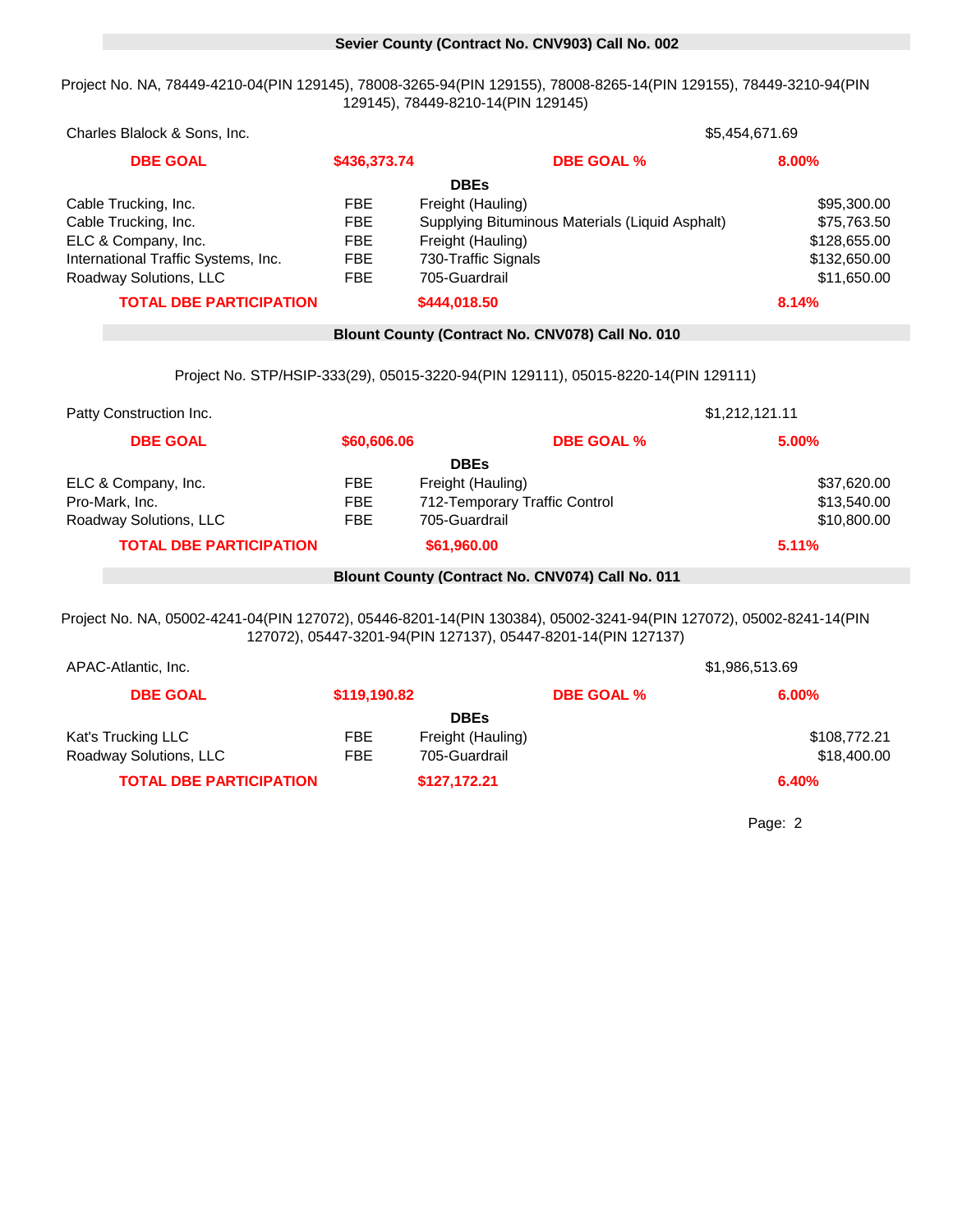#### 0 **Bradley County (Contract No. CNV124) Call No. 013**

Project No. NA, 06024-4106-04(PIN 128039), 06001-3181-44(PIN 124013)

Wright Brothers Construction Company, Inc. 1843 **1986** 1988 **1997 1843 1843 1843 1843 1843 1843 1843 1848 1848 1848 1848 1848 1848 1848 1848 1848 1848 1848 1848 1848 1848 1848 DBE GOAL \$411,573.05 DBE GOAL % 7.50%** Erosion Solutions, LLC **FBE** 707-Fences **1998** 707-Fences \$4,950.00 Erosion Solutions, LLC **FBE** 740-Geosynthetics **FGB** 740-Geosynthetics 594,216.00 Erosion Solutions, LLC **FBE** 803-Sodding **603-Sodding** \$98,107.00 Erosion Solutions, LLC FBE 209-Project Erosion Prevention and Sediment Control \$25,082.00 **DBEs** Davis Enterprises of TN LLC dba Tristar Enterprises FBE Freight (Hauling) \$67,836.00 Erosion Solutions, LLC FBE Freight (Hauling) \$67,836.00 **TOTAL DBE PARTICIPATION \$411,571.00 7.50%** 0 **Warren County (Contract No. CNV075) Call No. 017** Tennessee Texture, LLC **FBE** 603.13-Repainting Existing Steel Structures \$9,000.00 Tennessee Texture, LLC **FBE** 717-Mobilization & Demobilization **600000 11000000** \$1,000.00 Erosion Solutions, LLC **FBE** 801-Seeding **\$25,000.00** \$25,000.00 Tennessee Texture, LLC **FBE** 603.15-Protection Of Structures and Surfaces \$18,544.00 **DBEs** ProTech Coatings, Inc **FBE** 617-Bridge Deck Sealant 619 and 5184,000.00 **TOTAL DBE PARTICIPATION \$184,000.00 7.02%** Project No. STP/HSIP-1(428), 08001-3255-94(PIN 130471), 08001-8255-14(PIN 130471), 89001-3235-94(PIN 130472), 89001-4236- 04(PIN 130472), 89001-8235-14(PIN 130472) American Pavements, Inc. 18361 1997 183621, 2022.63 **DBE GOAL \$183,534.58 DBE GOAL % 7.00%** Dykes Trucking, Inc. **EXALL SECUTE:** Freight (Hauling) **FIGULARY CONSUMENT SECUTE: 1999** 400.00 **TOTAL DBE PARTICIPATION \$166,150.00 8.71% DBE GOAL \$114,429.00 DBE GOAL % 6.00% DBEs** Dykes Trucking, Inc. The Supplying Aggregates Trucking, Inc. \$126,750.00 0 **Carter County (Contract No. CNV129) Call No. 019** Project No. HSIP-173(10), 10018-3208-94(PIN 129142), 10018-4208-04(PIN 129142), 86007-4209-04(PIN 129143), 10003-3270- 94(PIN 122584), 10003-8270-14(PIN 122584) Summers-Taylor, Inc. 18423 \$1,907,150.05 0 **Carter County (Contract No. CNV076) Call No. 020** Project No. STP-NH/HSIP-67(38), 10006-3253-94(PIN 129137), 10006-4253-04(PIN 129137), 10006-8253-14(PIN 129137), 10008- 3221-94(PIN 129136), 10008-4221-04(PIN 129136), 10008-8221-14(PIN 129136), 90011-3219-94(PIN 129134), 90011-8219-14(PIN 129134), 10009-3232-94(PIN 129135), 10009-8232-14(PIN 129135) Summers-Taylor, Inc. 18421 18421 18421 18421 18421 18421 18421 18421 18421 18421 18421 18421 18421 18421 1842

| <b>DBE GOAL</b>                    | \$102,299.03 |                              | <b>DBE GOAL %</b> | $6.00\%$     |
|------------------------------------|--------------|------------------------------|-------------------|--------------|
| Reynolds Fence and Guardrail, Inc. | <b>FBE</b>   | <b>DBEs</b><br>705-Guardrail |                   | \$117,135.00 |
| <b>TOTAL DBE PARTICIPATION</b>     |              | \$117,135.00                 |                   | 6.87%        |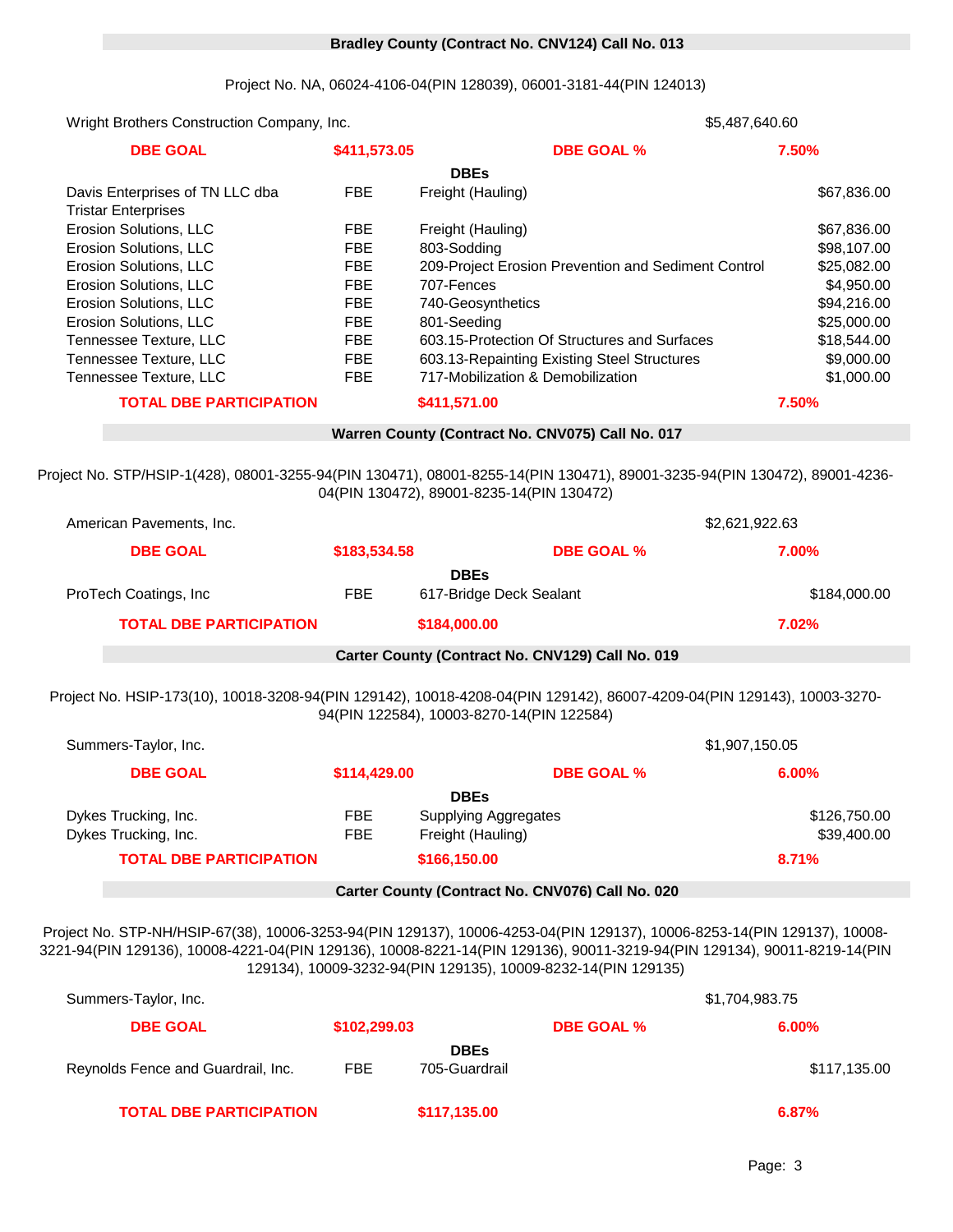# 0 **Cocke County (Contract No. CNV006) Call No. 021**

Project No. HSIP-1500(55), 15946-3433-94(PIN 125450)

| Superior Traffic Control, LLC                                                                                |               |                                                                     |                                                                                  | \$183,055.50               |
|--------------------------------------------------------------------------------------------------------------|---------------|---------------------------------------------------------------------|----------------------------------------------------------------------------------|----------------------------|
| <b>DBE GOAL</b>                                                                                              | \$5,491.67    |                                                                     | <b>DBE GOAL %</b>                                                                | 3.00%                      |
| Roadway Solutions, LLC                                                                                       | FBE           | <b>DBEs</b><br>705-Guardrail                                        |                                                                                  | \$8,937.50                 |
| <b>TOTAL DBE PARTICIPATION</b>                                                                               |               | \$8,937.50                                                          |                                                                                  | 4.88%                      |
|                                                                                                              |               |                                                                     | Davidson County (Contract No. CNV080) Call No. 023                               |                            |
| Project No. NH/HSIP-11(114), 19028-3253-94(PIN 129492), 19028-4253-04(PIN 129492), 19028-8253-14(PIN 129492) |               |                                                                     |                                                                                  |                            |
| Vulcan Construction Materials, LLC                                                                           |               |                                                                     |                                                                                  | \$1,370,292.80             |
| <b>DBE GOAL</b>                                                                                              | \$102,771.96  |                                                                     | <b>DBE GOAL %</b>                                                                | 7.50%                      |
| G & M Associates<br>International Traffic Systems, Inc.                                                      | MBE-BA<br>FBE | <b>DBEs</b><br>712-Temporary Traffic Control<br>730-Traffic Signals |                                                                                  | \$49,691.16<br>\$53,080.80 |
| <b>TOTAL DBE PARTICIPATION</b>                                                                               |               | \$102,771.96                                                        |                                                                                  | 7.50%                      |
|                                                                                                              |               |                                                                     | Davidson County (Contract No. CNV081) Call No. 024                               |                            |
|                                                                                                              |               |                                                                     | Project No. NH/HSIP-24(79), 19039-3235-94(PIN 129213), 19039-8235-14(PIN 129213) |                            |
| Vulcan Construction Materials, LLC                                                                           |               |                                                                     |                                                                                  | \$884,634.70               |
| <b>DBE GOAL</b>                                                                                              | \$70,770.78   |                                                                     | <b>DBE GOAL %</b>                                                                | 8.00%                      |
| WMC Contracting Co., Inc.                                                                                    | MBE-HA        | <b>DBEs</b>                                                         | Supplying Bituminous Materials (Liquid Asphalt)                                  | \$70,770.78                |
| <b>TOTAL DBE PARTICIPATION</b>                                                                               |               | \$70,770.78                                                         |                                                                                  | 8.00%                      |
|                                                                                                              |               |                                                                     | Davidson County (Contract No. CNV079) Call No. 025                               |                            |
|                                                                                                              |               |                                                                     |                                                                                  |                            |
|                                                                                                              |               |                                                                     | Project No. NA, 19106-4101-04(PIN 129567), 19106-8101-44(PIN 129567)             |                            |
| Vulcan Construction Materials, LLC                                                                           |               |                                                                     |                                                                                  | \$2,692,285.00             |
| <b>DBE GOAL</b>                                                                                              | \$148,075.68  |                                                                     | <b>DBE GOAL %</b>                                                                | 5.50%                      |
| WMC Contracting Co., Inc.                                                                                    | MBE-HA        | <b>DBEs</b>                                                         | Supplying Bituminous Materials (Liquid Asphalt)                                  | \$148,075.68               |
| <b>TOTAL DBE PARTICIPATION</b>                                                                               |               | \$148,075.68                                                        |                                                                                  | 5.50%                      |
|                                                                                                              |               |                                                                     |                                                                                  | Page: 4                    |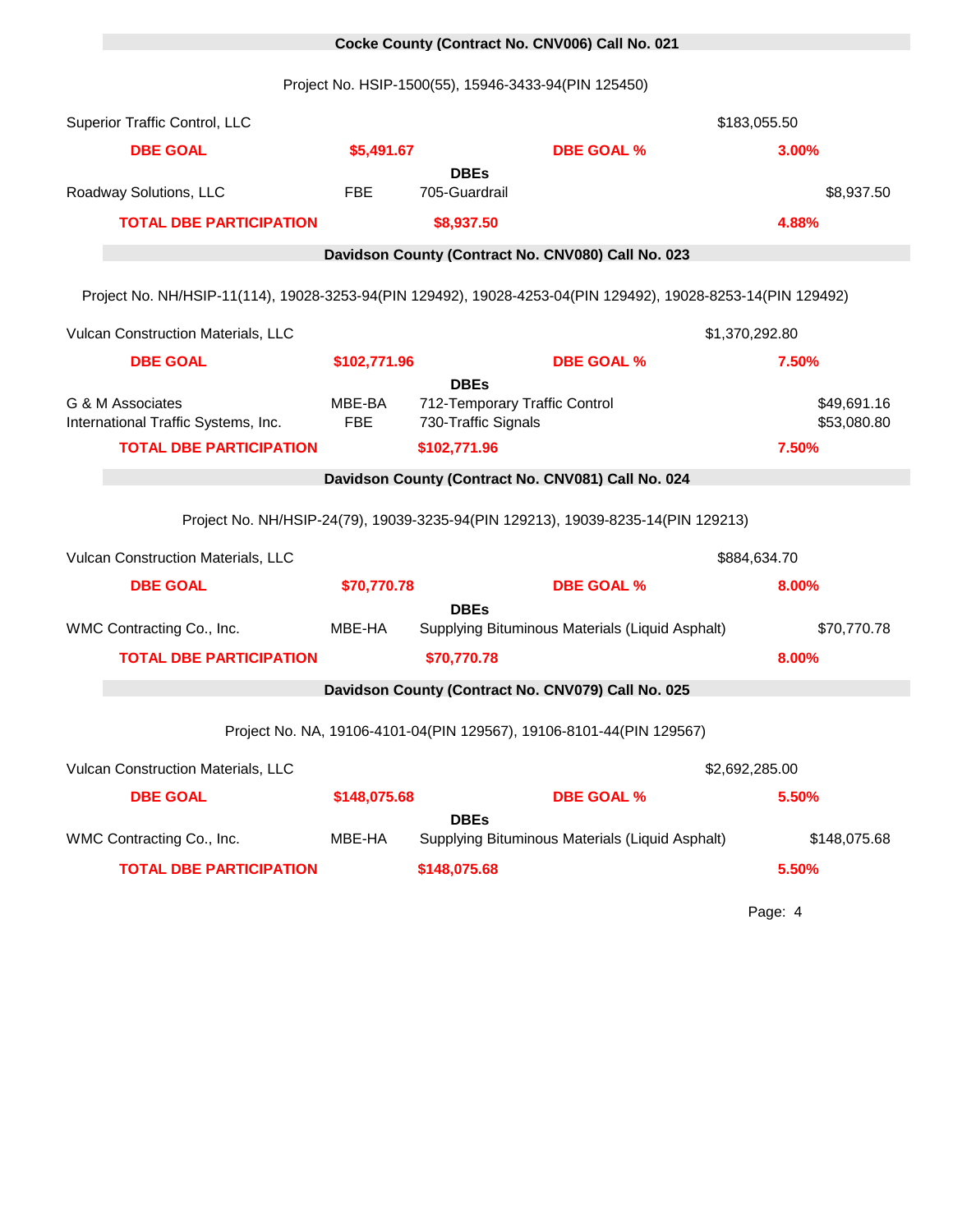# 0 **Dekalb County (Contract No. CNV012) Call No. 027**

Project No. STP/HIP-26(76), 21001-3279-14(PIN 100261)

| Twin K Construction, Inc.                          |                  | \$30,875,122.71                                                                                                                                                 |                           |
|----------------------------------------------------|------------------|-----------------------------------------------------------------------------------------------------------------------------------------------------------------|---------------------------|
| <b>DBE GOAL</b>                                    | \$3,241,887.88   | <b>DBE GOAL %</b>                                                                                                                                               | 10.50%                    |
|                                                    |                  | <b>DBEs</b>                                                                                                                                                     |                           |
| First Place Finish, Inc.                           | <b>FBE</b>       | 712-Temporary Traffic Control                                                                                                                                   | \$197,042.00              |
| Jen-Hill Construction Materials of<br>TN & KY, INC | <b>FBE</b>       | 611-Manholes, Catchbasins, Inlets, and Pipe End Walls                                                                                                           | \$472,494.97              |
| Kimberly, Inc.                                     | <b>FBE</b>       | 209-Project Erosion Prevention and Sediment Control                                                                                                             | \$1,684,693.90            |
| Lestar Mineral Development, Inc.                   | MBE-BA           | Supplying Bituminous Materials (Liquid Asphalt)                                                                                                                 | \$813,984.00              |
| TKM, Inc.                                          | <b>FBE</b>       | 712-Temporary Traffic Control                                                                                                                                   | \$345,600.00              |
| <b>TOTAL DBE PARTICIPATION</b>                     |                  | \$3,513,814.87                                                                                                                                                  | 11.38%                    |
|                                                    |                  | Dekalb County (Contract No. CNV082) Call No. 028                                                                                                                |                           |
|                                                    |                  | Project No. STP-288(10), 21016-8216-14(PIN 129584)                                                                                                              |                           |
|                                                    |                  |                                                                                                                                                                 |                           |
| Asphalt Paving Systems, Inc.                       |                  | \$426,677.51                                                                                                                                                    |                           |
| <b>DBE GOAL</b>                                    | \$12,800.33      | <b>DBE GOAL %</b>                                                                                                                                               | 3.00%                     |
|                                                    |                  | <b>DBEs</b>                                                                                                                                                     |                           |
| B. C. Cannon Co., Inc.                             | <b>FBE</b>       | 712-Temporary Traffic Control                                                                                                                                   | \$31,500.00               |
| <b>TOTAL DBE PARTICIPATION</b>                     |                  | \$31,500.00                                                                                                                                                     | 7.38%                     |
|                                                    |                  | Dekalb County (Contract No. CNV091) Call No. 033                                                                                                                |                           |
|                                                    |                  | Project No. STP-7(40), 28002-8229-14(PIN 129197), 28002-8233-14(PIN 129499), 28002-3232-94(PIN 129498), 28002-4132-04(PIN<br>129498), 28002-8232-14(PIN 129498) |                           |
| Rogers Group, Inc.                                 |                  | \$1,435,882.00                                                                                                                                                  |                           |
| <b>DBE GOAL</b>                                    | \$86,152.92      | <b>DBE GOAL %</b>                                                                                                                                               | 6.00%                     |
|                                                    |                  | <b>DBEs</b>                                                                                                                                                     |                           |
| Lestar Mineral Development, Inc.                   | MBE-BA           | Supplying Bituminous Materials (Liquid Asphalt)                                                                                                                 | \$86,153.40               |
| <b>TOTAL DBE PARTICIPATION</b>                     |                  | \$86,153.40                                                                                                                                                     | 6.00%                     |
|                                                    |                  | Grundy County (Contract No. CNV085) Call No. 035                                                                                                                |                           |
|                                                    |                  | Project No. STP-56(97), 31005-8280-14(PIN 130475)                                                                                                               |                           |
| Rogers Group, Inc.                                 |                  | \$819,521.38                                                                                                                                                    |                           |
| <b>DBE GOAL</b>                                    | \$32,780.86      | <b>DBE GOAL %</b>                                                                                                                                               | 4.00%                     |
|                                                    |                  | <b>DBEs</b>                                                                                                                                                     |                           |
| Roadway Solutions, LLC                             | <b>FBE</b>       | 705-Guardrail                                                                                                                                                   | \$8,043.00                |
| Roadway Solutions, LLC                             | <b>FBE</b>       | 415-Cold Planing Of Bituminous Plant Mix Pavements                                                                                                              | \$6,925.00                |
| Tennatee Services, Inc.<br>Tennatee Services, Inc. | MBE-NA<br>MBE-NA | Freight (Hauling)<br>Supplying Bituminous Materials (Liquid Asphalt)                                                                                            | \$4,217.00<br>\$13,596.00 |
| <b>TOTAL DBE PARTICIPATION</b>                     |                  | \$32,781.00                                                                                                                                                     | 4.00%                     |
|                                                    |                  |                                                                                                                                                                 |                           |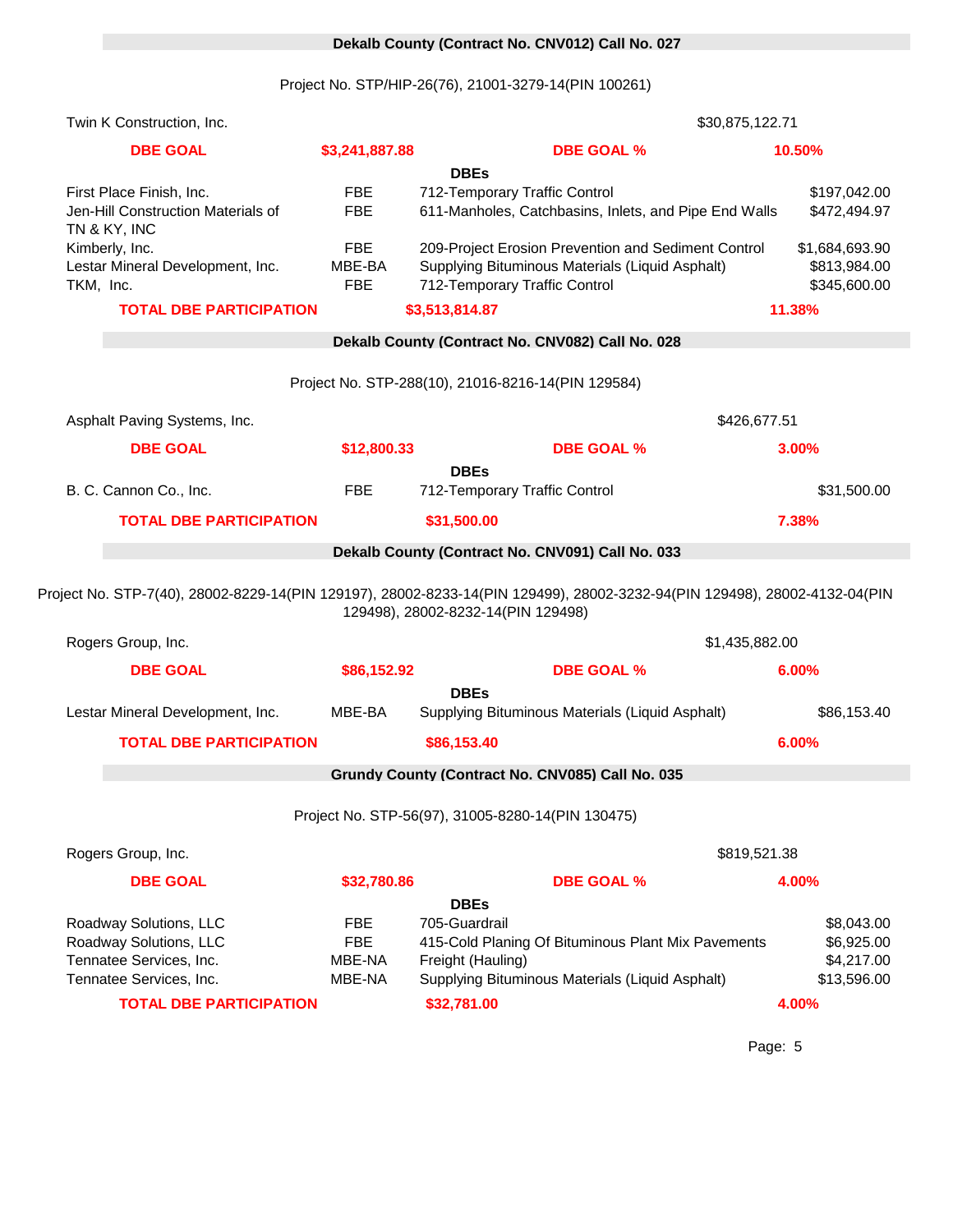# 0 **Hamilton County (Contract No. CNV087) Call No. 037**

Project No. STP/HSIP-312(18), 33053-3223-94(PIN 129672), 33053-8223-14(PIN 129672)

| Wright Brothers Construction Company, Inc.                                                                       |                                    |                                                                                                                                                 | \$1,264,479.98 |                                             |
|------------------------------------------------------------------------------------------------------------------|------------------------------------|-------------------------------------------------------------------------------------------------------------------------------------------------|----------------|---------------------------------------------|
| <b>DBE GOAL</b>                                                                                                  | \$82,191.20                        | <b>DBE GOAL %</b>                                                                                                                               |                | 6.50%                                       |
|                                                                                                                  |                                    | <b>DBEs</b>                                                                                                                                     |                |                                             |
| Davis Enterprises of TN LLC dba<br><b>Tristar Enterprises</b>                                                    | <b>FBE</b>                         | Freight (Hauling)                                                                                                                               |                | \$41,127.10                                 |
| Erosion Solutions, LLC                                                                                           | <b>FBE</b>                         | Freight (Hauling)                                                                                                                               |                | \$41,127.10                                 |
| <b>TOTAL DBE PARTICIPATION</b>                                                                                   |                                    | \$82,254.20                                                                                                                                     |                | 6.50%                                       |
|                                                                                                                  |                                    | Henry County (Contract No. CNV137) Call No. 040                                                                                                 |                |                                             |
|                                                                                                                  |                                    | Project No. HSIP-69(104), 40008-3230-94(PIN 127389), 40008-4230-04(PIN 127389), 40356-3201-94(PIN 127377), 40356-8201-<br>14(PIN 127377)        |                |                                             |
| Delta Contracting Company, LLC                                                                                   |                                    |                                                                                                                                                 | \$4,239,210.71 |                                             |
| <b>DBE GOAL</b>                                                                                                  | \$254,352.64                       | <b>DBE GOAL %</b><br><b>DBEs</b>                                                                                                                |                | 6.00%                                       |
| Damron Trucking, Inc.<br>Damron Trucking, Inc.<br>Tri-State Guardrail & Sign Co., Inc.                           | MBE-BA<br>MBE-BA<br><b>FBE</b>     | Freight (Hauling)<br>Supplying Bituminous Materials (Liquid Asphalt)<br>705-Guardrail                                                           |                | \$33,260.25<br>\$111,958.72<br>\$109,200.00 |
| <b>TOTAL DBE PARTICIPATION</b>                                                                                   |                                    | \$254,418.97                                                                                                                                    |                | 6.00%                                       |
|                                                                                                                  |                                    | Jackson County (Contract No. CNV121) Call No. 041                                                                                               |                |                                             |
|                                                                                                                  |                                    | Project No. STP/HSIP-56(95), 44004-3242-94(PIN 130478), 44004-8242-14(PIN 130478)                                                               |                |                                             |
| Pavement Restorations, Inc.                                                                                      |                                    |                                                                                                                                                 | \$772,935.45   |                                             |
| <b>DBE GOAL</b>                                                                                                  | \$30,917.42                        | <b>DBE GOAL %</b>                                                                                                                               |                | 4.00%                                       |
|                                                                                                                  |                                    | <b>DBEs</b>                                                                                                                                     |                |                                             |
| Roadway Solutions, LLC                                                                                           | <b>FBE</b>                         | 705-Guardrail                                                                                                                                   |                | \$29,707.00                                 |
| TKM, Inc.                                                                                                        | <b>FBE</b>                         | 712-Temporary Traffic Control                                                                                                                   |                | \$5,901.00                                  |
| <b>TOTAL DBE PARTICIPATION</b>                                                                                   |                                    | \$35,608.00                                                                                                                                     |                | 4.61%                                       |
|                                                                                                                  |                                    | Knox County (Contract No. CNV061) Call No. 042                                                                                                  |                |                                             |
|                                                                                                                  |                                    | Project No. HSIP-I-640-7(171), 47008-3154-94(PIN 119733), 47008-3155-94(PIN 121619)                                                             |                |                                             |
| J & M Grading Division, LLC                                                                                      |                                    |                                                                                                                                                 | \$4,069,547.63 |                                             |
| <b>DBE GOAL</b>                                                                                                  | \$345,911.55                       | <b>DBE GOAL %</b>                                                                                                                               |                | 8.50%                                       |
|                                                                                                                  |                                    | <b>DBEs</b>                                                                                                                                     |                |                                             |
| B & B Lawn Services, Inc.<br><b>Edwards Supply Company</b><br>Jen-Hill Construction Materials of<br>TN & KY, INC | MBE-BA<br><b>FBE</b><br><b>FBE</b> | 209-Project Erosion Prevention and Sediment Control<br>Supplying Roadway and Structure Lighting Materials<br><b>Supplying Non-Metallic Pipe</b> |                | \$80,163.96<br>\$88,310.37<br>\$23,804.44   |
| Pro-Mark, Inc.<br>Roadway Solutions, LLC                                                                         | <b>FBE</b><br><b>FBE</b>           | 712-Temporary Traffic Control<br>705-Guardrail                                                                                                  |                | \$153,605.09<br>\$5,200.00                  |
| <b>TOTAL DBE PARTICIPATION</b>                                                                                   |                                    | \$351,083.86                                                                                                                                    |                | 8.63%                                       |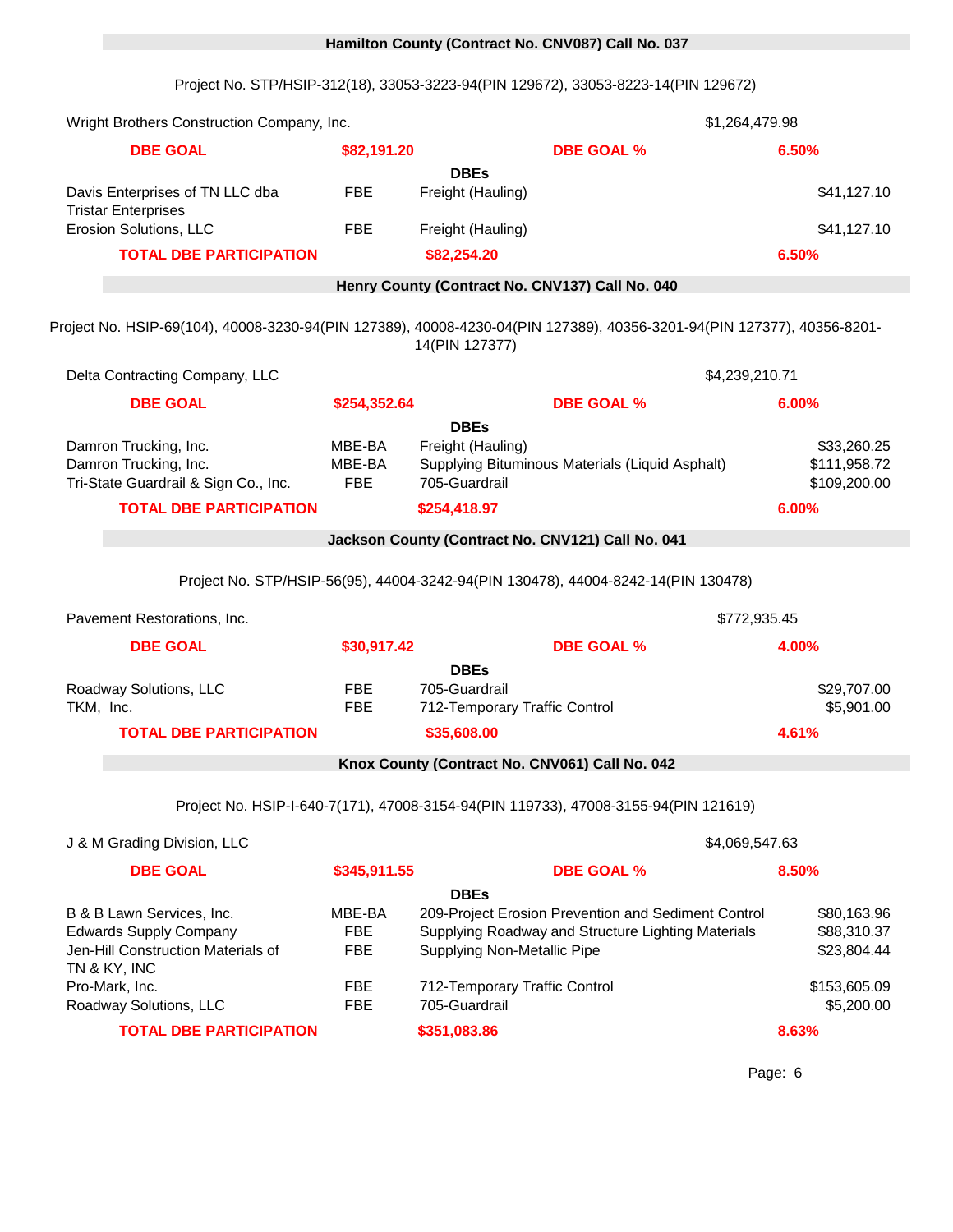#### 0 **Knox County (Contract No. CNV092) Call No. 043**

Project No. NH/HSIP-33(135), 47016-3225-94(PIN 130380), 47016-8225-14(PIN 130380), 47024-3240-94(PIN 129131), 47024-8240- 14(PIN 129131)

| Rogers Group, Inc.                                                                                 |                                    |                                                                                                                                                                       | \$2,089,300.29                               |
|----------------------------------------------------------------------------------------------------|------------------------------------|-----------------------------------------------------------------------------------------------------------------------------------------------------------------------|----------------------------------------------|
| <b>DBE GOAL</b>                                                                                    | \$135,804.52                       | <b>DBE GOAL %</b>                                                                                                                                                     | 6.50%                                        |
| International Traffic Systems, Inc.<br>Lestar Mineral Development, Inc.                            | <b>FBE</b><br>MBE-BA               | <b>DBEs</b><br>730-Traffic Signals<br>Supplying Bituminous Materials (Liquid Asphalt)                                                                                 | \$3,876.00<br>\$131,928.52                   |
| <b>TOTAL DBE PARTICIPATION</b>                                                                     |                                    | \$135,804.52                                                                                                                                                          | 6.50%                                        |
|                                                                                                    |                                    | Knox County (Contract No. CNV133) Call No. 044                                                                                                                        |                                              |
|                                                                                                    |                                    | Project No. NH-I-40-7(181), 47002-4170-04(PIN 130174), 47002-8170-44(PIN 130174), 47002-8171-44(PIN 129684), 47006-4169-<br>04(PIN 130157), 47006-8169-44(PIN 130157) |                                              |
| Rogers Group, Inc.                                                                                 |                                    |                                                                                                                                                                       | \$13,831,038.89                              |
| <b>DBE GOAL</b>                                                                                    | \$1,106,483.11                     | <b>DBE GOAL %</b>                                                                                                                                                     | 8.00%                                        |
| ELC & Company, Inc.<br>Lestar Mineral Development, Inc.<br>Officer & Associates, Inc.              | <b>FBE</b><br>MBE-BA<br><b>FBE</b> | <b>DBEs</b><br>Freight (Hauling)<br>Supplying Bituminous Materials (Liquid Asphalt)<br>Freight (Hauling)                                                              | \$500,230.00<br>\$486,643.66<br>\$119,609.45 |
| <b>TOTAL DBE PARTICIPATION</b>                                                                     |                                    | \$1,106,483.11                                                                                                                                                        | 8.00%                                        |
|                                                                                                    |                                    | Lauderdale County (Contract No. CNV090) Call No. 045                                                                                                                  |                                              |
|                                                                                                    |                                    | Project No. HRRR/HSIP-4900(67), 49946-3410-94(PIN 128718)                                                                                                             |                                              |
| Ford Construction Company                                                                          |                                    |                                                                                                                                                                       | \$326,058.90                                 |
| <b>DBE GOAL</b>                                                                                    | \$9,781.77                         | <b>DBE GOAL %</b>                                                                                                                                                     | 3.00%                                        |
| Interstate Transportation, LLC<br>Interstate Transportation, LLC<br><b>TOTAL DBE PARTICIPATION</b> | FBE<br><b>FBE</b>                  | <b>DBEs</b><br>Supplying Bituminous Materials (Liquid Asphalt)<br>Freight (Hauling)<br>\$10,591.78                                                                    | \$9,007.53<br>\$1,584.25<br>3.25%            |
|                                                                                                    |                                    | Loudon County (Contract No. CNV070) Call No. 046                                                                                                                      |                                              |
|                                                                                                    |                                    |                                                                                                                                                                       |                                              |
|                                                                                                    |                                    | Project No. NA, 53012-4236-04(PIN 127111), 53012-3236-94(PIN 127111), 53012-8236-14(PIN 127111)                                                                       |                                              |
|                                                                                                    |                                    |                                                                                                                                                                       |                                              |
| APAC-Atlantic, Inc.                                                                                |                                    |                                                                                                                                                                       | \$2,368,907.90                               |
| <b>DBE GOAL</b>                                                                                    | \$142,134.47                       | <b>DBE GOAL %</b>                                                                                                                                                     | 6.00%                                        |
| ELC & Company, Inc.<br>Roadway Solutions, LLC                                                      | <b>FBE</b><br><b>FBE</b>           | <b>DBEs</b><br>Freight (Hauling)<br>705-Guardrail                                                                                                                     | \$129,168.90<br>\$21,025.00                  |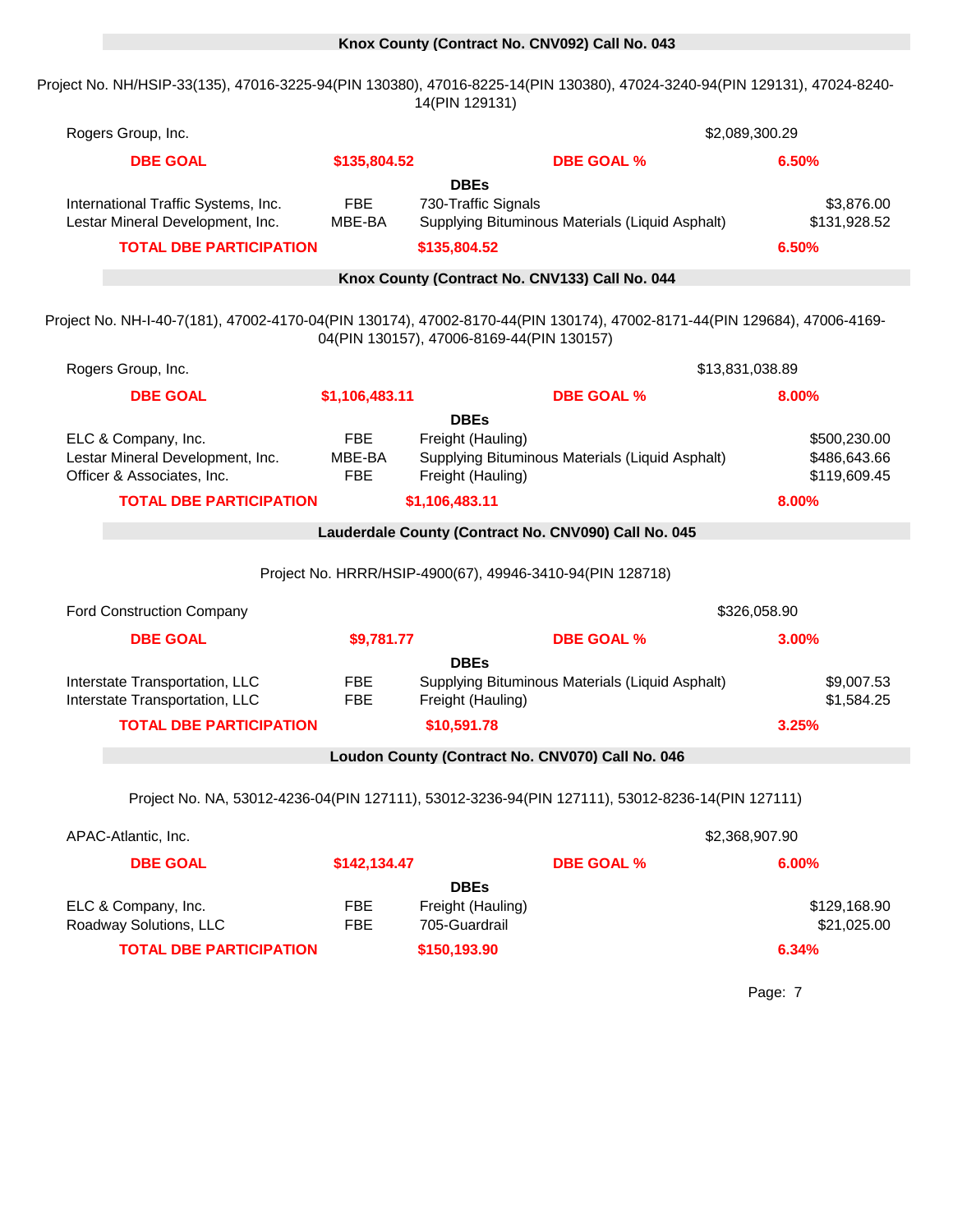# 0 **Loudon County (Contract No. CNV064) Call No. 047**

Project No. PHSIP-1247(2), 53945-3483-94(PIN 120048)

| J & M Grading Division, LLC                                                                                                         |                                |                                                                                                      |                   | \$481,328.50   |                                           |
|-------------------------------------------------------------------------------------------------------------------------------------|--------------------------------|------------------------------------------------------------------------------------------------------|-------------------|----------------|-------------------------------------------|
| <b>DBE GOAL</b>                                                                                                                     | \$36,099.64                    |                                                                                                      | <b>DBE GOAL %</b> | 7.50%          |                                           |
|                                                                                                                                     |                                | <b>DBEs</b>                                                                                          |                   |                |                                           |
| Erosion Solutions, LLC<br>Jen-Hill Construction Materials of<br>TN & KY, INC                                                        | <b>FBE</b><br><b>FBE</b>       | 209-Project Erosion Prevention and Sediment Control<br><b>Supplying Erosion Control Materials</b>    |                   |                | \$17,525.85<br>\$3,890.15                 |
| Roadway Solutions, LLC                                                                                                              | <b>FBE</b>                     | 705-Guardrail                                                                                        |                   |                | \$16,156.00                               |
| <b>TOTAL DBE PARTICIPATION</b>                                                                                                      |                                | \$37,572.00                                                                                          |                   | 7.81%          |                                           |
|                                                                                                                                     |                                | Madison County (Contract No. CNV138) Call No. 048                                                    |                   |                |                                           |
| Project No. NH-5(117), 57008-4239-04(PIN 127341), 57008-8239-14(PIN 127341), 57005-3216-94(PIN 127378), 57005-4216-04(PIN           |                                | 127378), 57005-8216-14(PIN 127378)                                                                   |                   |                |                                           |
| Delta Contracting Company, LLC                                                                                                      |                                |                                                                                                      |                   | \$2,183,396.30 |                                           |
| <b>DBE GOAL</b>                                                                                                                     | \$98,252.83                    |                                                                                                      | <b>DBE GOAL %</b> | 4.50%          |                                           |
| Damron Trucking, Inc.<br>Damron Trucking, Inc.<br>Tri-State Guardrail & Sign Co., Inc.                                              | MBE-BA<br>MBE-BA<br><b>FBE</b> | <b>DBEs</b><br>Freight (Hauling)<br>Supplying Bituminous Materials (Liquid Asphalt)<br>705-Guardrail |                   |                | \$11,463.20<br>\$42,349.34<br>\$44,600.00 |
| <b>TOTAL DBE PARTICIPATION</b>                                                                                                      |                                | \$98,412.54                                                                                          |                   | 4.51%          |                                           |
|                                                                                                                                     |                                | Perry County (Contract No. CNV095) Call No. 051                                                      |                   |                |                                           |
| Project No. N/A, 68004-4234-04(PIN 129477), 68004-3234-94(PIN 129477), 68004-8234-14(PIN 129477)<br>Eubank Asphalt Paving & Sealing |                                |                                                                                                      |                   | \$780,954.00   |                                           |
| <b>DBE GOAL</b>                                                                                                                     | \$46,857.24                    |                                                                                                      | <b>DBE GOAL %</b> | 6.00%          |                                           |
| SDM Construction, LLC                                                                                                               | <b>FBE</b>                     | <b>DBEs</b><br>Supplying Bituminous Materials (Liquid Asphalt)                                       |                   |                | \$50,000.00                               |
| <b>TOTAL DBE PARTICIPATION</b>                                                                                                      |                                | \$50,000.00                                                                                          |                   | 6.40%          |                                           |
|                                                                                                                                     |                                |                                                                                                      |                   |                |                                           |
|                                                                                                                                     |                                | Polk County (Contract No. CNV096) Call No. 052                                                       |                   |                |                                           |
|                                                                                                                                     |                                | Project No. BRZ-7000(28), 70945-3491-94(PIN 117922)                                                  |                   |                |                                           |
| Summers-Taylor, Inc.                                                                                                                |                                |                                                                                                      |                   | \$1,483,886.73 |                                           |
| <b>DBE GOAL</b>                                                                                                                     | \$133,549.81                   |                                                                                                      | <b>DBE GOAL %</b> | 9.00%          |                                           |
|                                                                                                                                     |                                | <b>DBEs</b>                                                                                          |                   |                |                                           |
| Campbell Construction, Inc.                                                                                                         | <b>FBE</b>                     | 604.08-Reinforcement                                                                                 |                   |                | \$43,468.00                               |
| Erosion Solutions, LLC                                                                                                              | <b>FBE</b>                     | 801-Seeding                                                                                          |                   |                | \$47,000.00                               |
| Roadway Solutions, LLC                                                                                                              | <b>FBE</b>                     | 705-Guardrail                                                                                        |                   |                | \$36,139.00                               |
| Volunteer Rebar, LLC                                                                                                                | MBE-BA                         | 604.08-Reinforcement                                                                                 |                   |                | \$7,800.00                                |
| <b>TOTAL DBE PARTICIPATION</b>                                                                                                      |                                | \$134,407.00                                                                                         |                   | 9.06%          |                                           |
|                                                                                                                                     |                                |                                                                                                      |                   |                |                                           |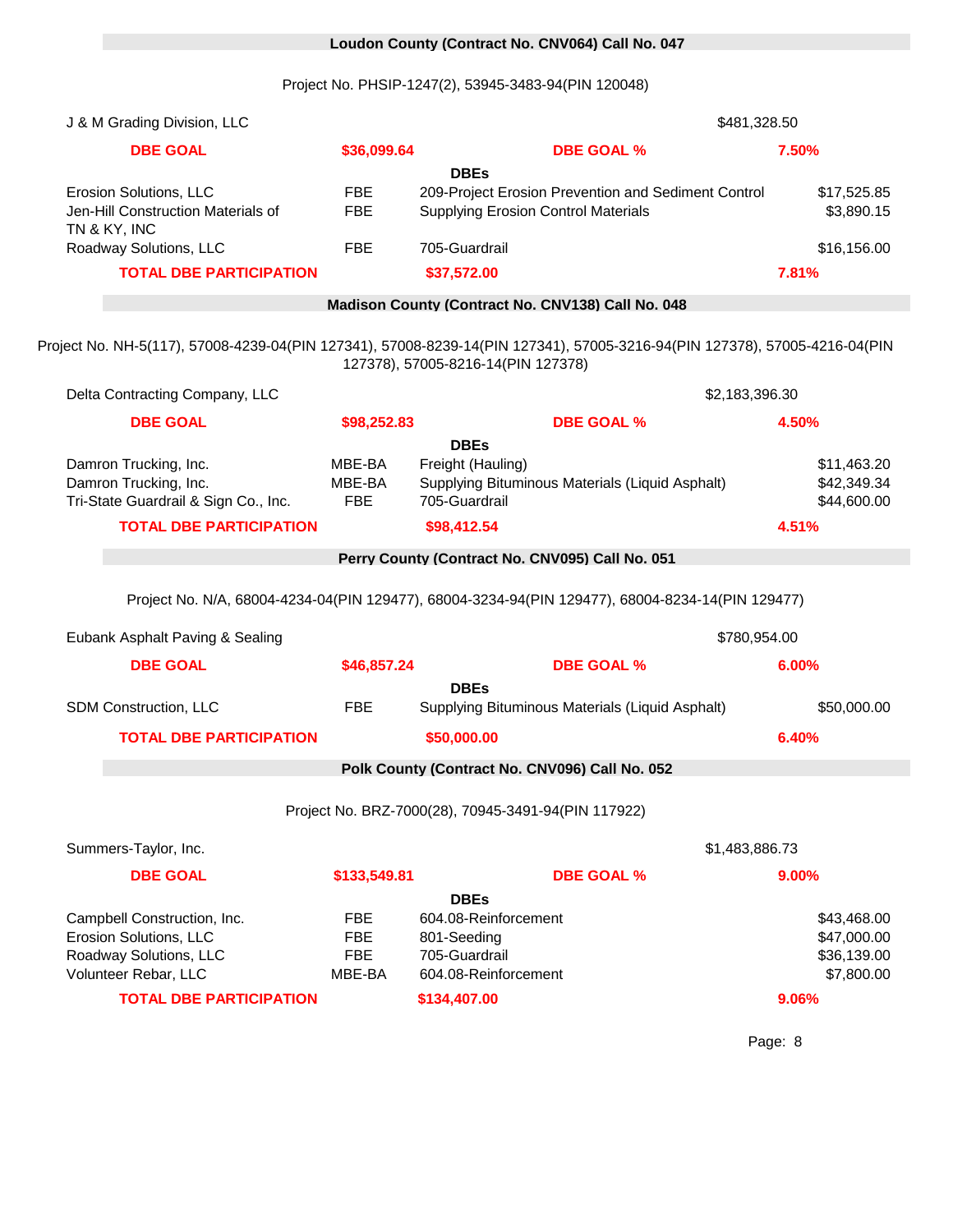# 0 **Putnam County (Contract No. CNV122) Call No. 053**

Project No. NH-111(119), 93003-4236-04(PIN 129598), 93003-8236-14(PIN 129598), 71004-8232-14(PIN 129599)

| American Pavements, Inc.                                                                                               |                                    |                                                                                                                                                                                                                               | \$1,079,482.05 |                                          |
|------------------------------------------------------------------------------------------------------------------------|------------------------------------|-------------------------------------------------------------------------------------------------------------------------------------------------------------------------------------------------------------------------------|----------------|------------------------------------------|
| <b>DBE GOAL</b>                                                                                                        | \$43,179.28                        | <b>DBE GOAL %</b>                                                                                                                                                                                                             | 4.00%          |                                          |
|                                                                                                                        |                                    | <b>DBEs</b>                                                                                                                                                                                                                   |                |                                          |
| First Place Finish, Inc.                                                                                               | <b>FBE</b>                         | 712-Temporary Traffic Control                                                                                                                                                                                                 |                | \$45,000.00                              |
| <b>TOTAL DBE PARTICIPATION</b>                                                                                         |                                    | \$45,000.00                                                                                                                                                                                                                   | 4.17%          |                                          |
|                                                                                                                        |                                    | White County (Contract No. CNV106) Call No. 054                                                                                                                                                                               |                |                                          |
|                                                                                                                        |                                    | Project No. STP/HSIP-135(30), 93016-3209-94(PIN 129595), 93016-8209-14(PIN 129595), 71064-3216-94(PIN 129596), 71064-4216-<br>04(PIN 129596), 71064-8216-14(PIN 129596), 93007-3206-94(PIN 129597), 93007-8206-14(PIN 129597) |                |                                          |
| Rogers Group, Inc.                                                                                                     |                                    |                                                                                                                                                                                                                               | \$1,216,901.94 |                                          |
| <b>DBE GOAL</b>                                                                                                        | \$48,676.08                        | <b>DBE GOAL %</b>                                                                                                                                                                                                             | 4.00%          |                                          |
| Lestar Mineral Development, Inc.                                                                                       | MBE-BA                             | <b>DBEs</b><br>Supplying Bituminous Materials (Liquid Asphalt)                                                                                                                                                                |                | \$125,508.82                             |
| <b>TOTAL DBE PARTICIPATION</b>                                                                                         |                                    | \$125,508.82                                                                                                                                                                                                                  | 10.31%         |                                          |
|                                                                                                                        |                                    | Rhea County (Contract No. CNV099) Call No. 055                                                                                                                                                                                |                |                                          |
|                                                                                                                        |                                    | Project No. STP/HSIP-302(9), 72017-3216-94(PIN 129625), 72017-8216-14(PIN 129625)                                                                                                                                             |                |                                          |
| Rogers Group, Inc.                                                                                                     |                                    |                                                                                                                                                                                                                               | \$644,055.85   |                                          |
| <b>DBE GOAL</b>                                                                                                        | \$45,083.91                        | <b>DBE GOAL %</b>                                                                                                                                                                                                             | 7.00%          |                                          |
| B. C. Cannon Co., Inc.<br>Lestar Mineral Development, Inc.<br>Roadway Solutions, LLC<br><b>TOTAL DBE PARTICIPATION</b> | <b>FBE</b><br>MBE-BA<br><b>FBE</b> | <b>DBEs</b><br>712-Temporary Traffic Control<br>Supplying Bituminous Materials (Liquid Asphalt)<br>705-Guardrail<br>\$45,083.92                                                                                               | 7.00%          | \$17,368.00<br>\$9,415.92<br>\$18,300.00 |
|                                                                                                                        |                                    | Rutherford County (Contract No. CNV128) Call No. 057                                                                                                                                                                          |                |                                          |
|                                                                                                                        |                                    | Project No. STP/HSIP-266(34), 75022-3207-94(PIN 129483), 75022-8207-14(PIN 129483), 75011-3244-94(PIN 129484), 75011-8244-<br>14(PIN 129484)                                                                                  |                |                                          |
| BWI MTN ii Inc. & dba Blue Water Industries                                                                            |                                    |                                                                                                                                                                                                                               | \$1,360,779.20 |                                          |
| <b>DBE GOAL</b>                                                                                                        | \$102,058.44                       | <b>DBE GOAL %</b>                                                                                                                                                                                                             | 7.50%          |                                          |
| Tennatee Services, Inc.<br><b>TOTAL DBE PARTICIPATION</b>                                                              | MBE-NA                             | <b>DBEs</b><br>Supplying Bituminous Materials (Liquid Asphalt)<br>\$141,662.19                                                                                                                                                | 10.41%         | \$141,662.19                             |
|                                                                                                                        |                                    |                                                                                                                                                                                                                               |                |                                          |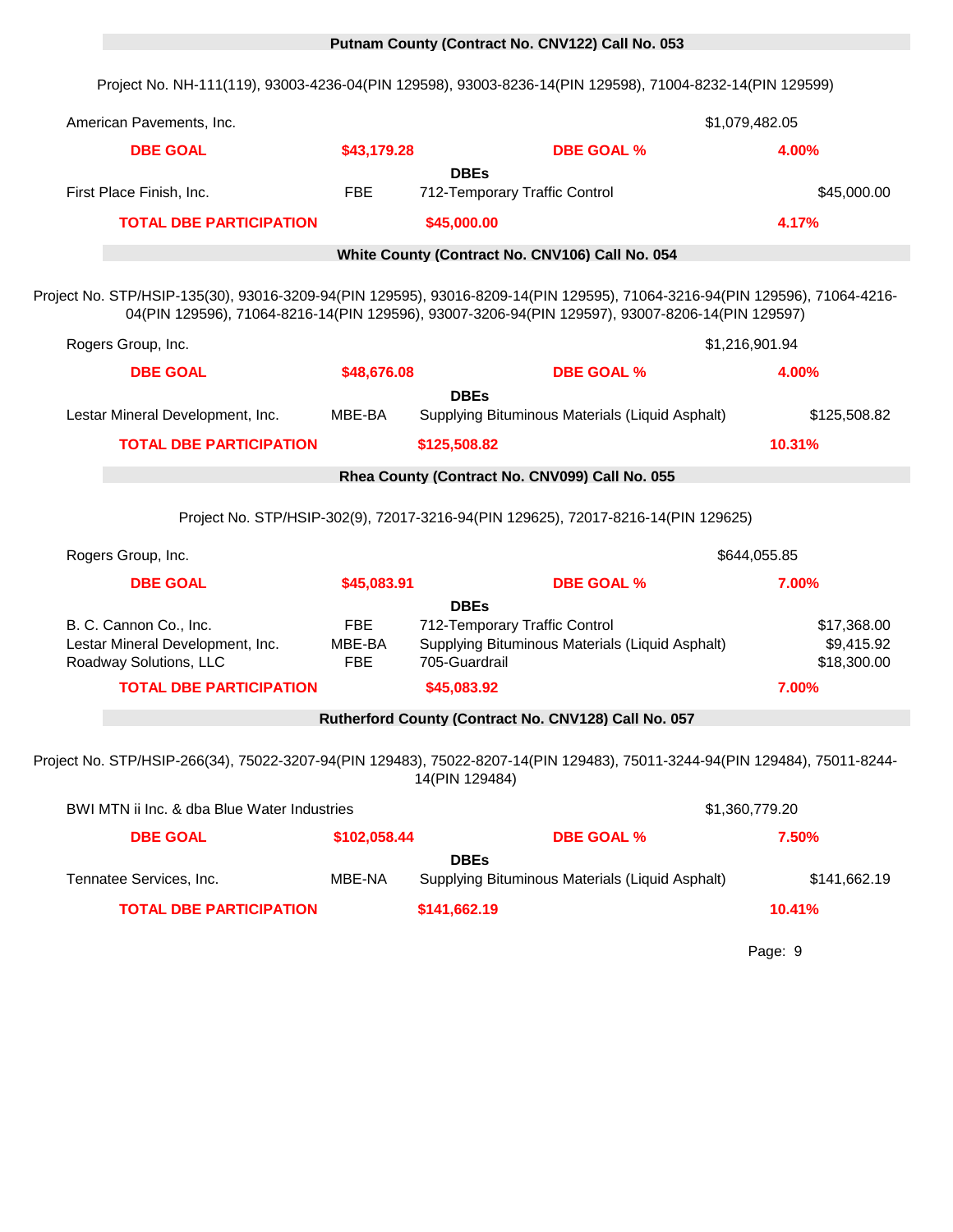# 0 **Shelby County (Contract No. CNV108) Call No. 058**

Project No. HSIP-2823(5), 79961-3202-94(PIN 111014)

| Madden Phillips Construction, Inc.                                                                                                         |              | \$1,101,263.97                          |                                                     |                |  |  |  |  |
|--------------------------------------------------------------------------------------------------------------------------------------------|--------------|-----------------------------------------|-----------------------------------------------------|----------------|--|--|--|--|
| <b>DBE GOAL</b>                                                                                                                            | \$115,632.72 |                                         | <b>DBE GOAL %</b>                                   | 10.50%         |  |  |  |  |
|                                                                                                                                            |              | <b>DBEs</b>                             |                                                     |                |  |  |  |  |
| Interstate Landscaping of<br>Mississippi, Inc.                                                                                             | <b>FBE</b>   |                                         | 209-Project Erosion Prevention and Sediment Control | \$118,961.00   |  |  |  |  |
| Tri-State Guardrail & Sign Co., Inc.                                                                                                       | <b>FBE</b>   | 705-Guardrail                           |                                                     | \$16,640.00    |  |  |  |  |
| <b>TOTAL DBE PARTICIPATION</b>                                                                                                             |              | \$135,601.00                            |                                                     | 12.31%         |  |  |  |  |
| Shelby County (Contract No. CNV102) Call No. 059                                                                                           |              |                                         |                                                     |                |  |  |  |  |
| Project No. NH/HSIP-1(425), 79011-3273-94(PIN 130274), 79011-8273-14(PIN 130274), 79011-3274-94(PIN 130275), 79011-8274-<br>14(PIN 130275) |              |                                         |                                                     |                |  |  |  |  |
| Lehman-Roberts Company                                                                                                                     |              |                                         | \$5,770,669.22                                      |                |  |  |  |  |
| <b>DBE GOAL</b>                                                                                                                            | \$490,506.88 |                                         | <b>DBE GOAL %</b>                                   | 8.50%          |  |  |  |  |
| GCM, Inc.                                                                                                                                  | <b>FBE</b>   | <b>DBEs</b><br><b>Curb And Gutter</b>   | 702-Cement Concrete Curb, Gutter, and Combined      | \$1,000,960.00 |  |  |  |  |
| <b>TOTAL DBE PARTICIPATION</b>                                                                                                             |              | \$1,000,960.00                          |                                                     | 17.35%         |  |  |  |  |
| Shelby County (Contract No. CNV127) Call No. 060                                                                                           |              |                                         |                                                     |                |  |  |  |  |
| Project No. NH/HSIP-3(160), 79017-3297-94(PIN 130278), 79017-8297-14(PIN 130278)                                                           |              |                                         |                                                     |                |  |  |  |  |
|                                                                                                                                            |              |                                         |                                                     |                |  |  |  |  |
| Lehman-Roberts Company                                                                                                                     |              |                                         | \$2,496,446.38                                      |                |  |  |  |  |
| <b>DBE GOAL</b>                                                                                                                            | \$199,715.71 |                                         | <b>DBE GOAL %</b>                                   | 8.00%          |  |  |  |  |
| GCM, Inc.                                                                                                                                  | <b>FBE</b>   | <b>DBEs</b>                             | 702-Cement Concrete Curb, Gutter, and Combined      | \$362,015.00   |  |  |  |  |
| Tri-State Guardrail & Sign Co., Inc.                                                                                                       | <b>FBE</b>   | <b>Curb And Gutter</b><br>705-Guardrail |                                                     | \$5,175.00     |  |  |  |  |
| <b>TOTAL DBE PARTICIPATION</b>                                                                                                             |              | \$367,190.00                            |                                                     | 14.71%         |  |  |  |  |
|                                                                                                                                            |              |                                         | Sullivan County (Contract No. CNV104) Call No. 064  |                |  |  |  |  |
| Project No. STP/HSIP-34(125), 82005-3249-94(PIN 127116), 82005-8249-14(PIN 127116), 82101-3206-94(PIN 129130), 82101-8206-                 |              | 14(PIN 129130)                          |                                                     |                |  |  |  |  |
| Summers-Taylor, Inc.                                                                                                                       |              |                                         | \$2,497,799.65                                      |                |  |  |  |  |
| <b>DBE GOAL</b>                                                                                                                            | \$124,889.98 |                                         | <b>DBE GOAL %</b>                                   | 5.00%          |  |  |  |  |
| Dykes Trucking, Inc.                                                                                                                       | <b>FBE</b>   | <b>DBEs</b><br>Freight (Hauling)        |                                                     | \$37,173.50    |  |  |  |  |
| Reynolds Fence and Guardrail, Inc.                                                                                                         | <b>FBE</b>   | 705-Guardrail                           |                                                     | \$92,695.44    |  |  |  |  |
| <b>TOTAL DBE PARTICIPATION</b>                                                                                                             |              | \$129,868.94                            |                                                     | 5.20%          |  |  |  |  |